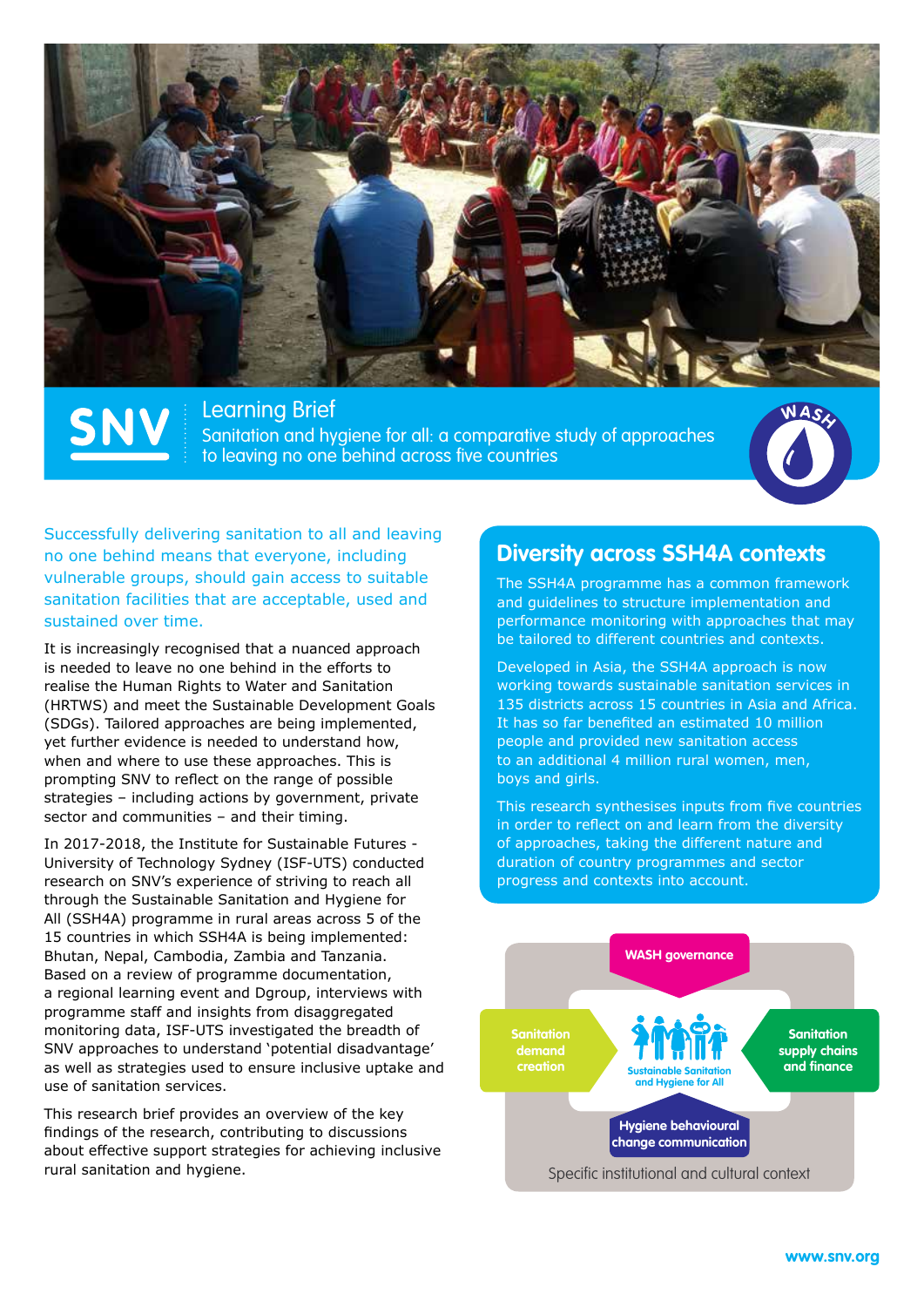# **Reaching all**

SNV has a clear vision to reach all through SSH4A, and an organisational commitment to invest in, test and adapt a range of strategies that achieve this. Country programmes have applied different and often combined approaches, with 11 support strategies in use across the five case study countries, as summarised in Table 1.

It is important to note that the scale and focus of the different strategies varies considerably, with some quite specific to a particular aspect of programming, and others cross-cutting and broader in reach. This reflects the importance of context in shaping needs and activities across programmes. Similarly, some of the approaches were targeted at reaching specific vulnerable groups such as people with disabilities or women, however most were designed to be all inclusive.

In **Tanzania**, in the initial phases of the government's National Sanitation Campaign (NSC), districts which were relatively easy to access, better off in terms of resources and could show results quickly were selected. In consultation with SNV, lessons learnt from these pilot districts were considered and it was agreed that those villages which were relatively remote, poor and difficult to show results would be included in SNV's target areas as part of the next phase of implementation.

As a key partner of the government in implementing its national sanitation program, SNV **Bhutan** is in a strategic position to influence sanitation policies, including supporting the most vulnerable and disadvantaged.

To this end, SNV has worked with government partners on three studies (understanding poverty, gender (in)equality and disability related barriers to WASH) and advocated for findings to inform district activities and national policies. One outcome has been the inclusion in the Rural Sanitation and Hygiene Strategy (2015-2023) of an objective to "ensure the sanitation and hygiene of women, girls, nuns and people with disabilities and their meaningful participation in WASH" and within the upcoming national policy.

#### **Table 1: Approaches used to reach all**

|                 | <b>Approaches</b>                                                                                              |                                                        | <b>Bhutan</b>                                                             |
|-----------------|----------------------------------------------------------------------------------------------------------------|--------------------------------------------------------|---------------------------------------------------------------------------|
| $\mathbf{1}$    | Targeting districts, selecting<br>programme locations in<br>more challenging or higher<br>needs areas          |                                                        | Remoteness; poverty<br>levels; access barriers                            |
| $\overline{2}$  | Developing local<br>leadership for collective<br>action mobilisation                                           |                                                        | Vulnerable groups<br>in general                                           |
| 3               | Tailoring social mobilisation,<br>behaviour change<br>communication (BCC),<br>demand creation and<br>follow up |                                                        | Vulnerable groups in<br>general; women                                    |
| 4               | Inclusive and pro-poor<br>sanitation business models                                                           |                                                        | Women                                                                     |
| 5               | <b>Inclusive</b><br>technology                                                                                 | <b>Informed</b><br>choice with<br>inclusive<br>designs | People with disabilities;<br>elderly                                      |
|                 |                                                                                                                | <b>Training</b><br>masons in<br>inclusive<br>designs   | Women                                                                     |
| 6 <sup>1</sup>  | Integrating in local<br>government planning<br>and budgeting                                                   |                                                        | Vulnerable groups in<br>general; women; people<br>with disabilities       |
| 7               | Working with<br>rights holders' groups                                                                         |                                                        | People with disabilities;<br>women                                        |
| 8               | Latrine discounts<br>and subsidies                                                                             |                                                        |                                                                           |
| 9               | Self-financing mechanism                                                                                       |                                                        |                                                                           |
| 10 <sub>1</sub> | Evidence-based advocacy                                                                                        |                                                        | Vulnerable groups in<br>general; poor; women;<br>people with disabilities |

11 Advocating for appropriate use of sanctions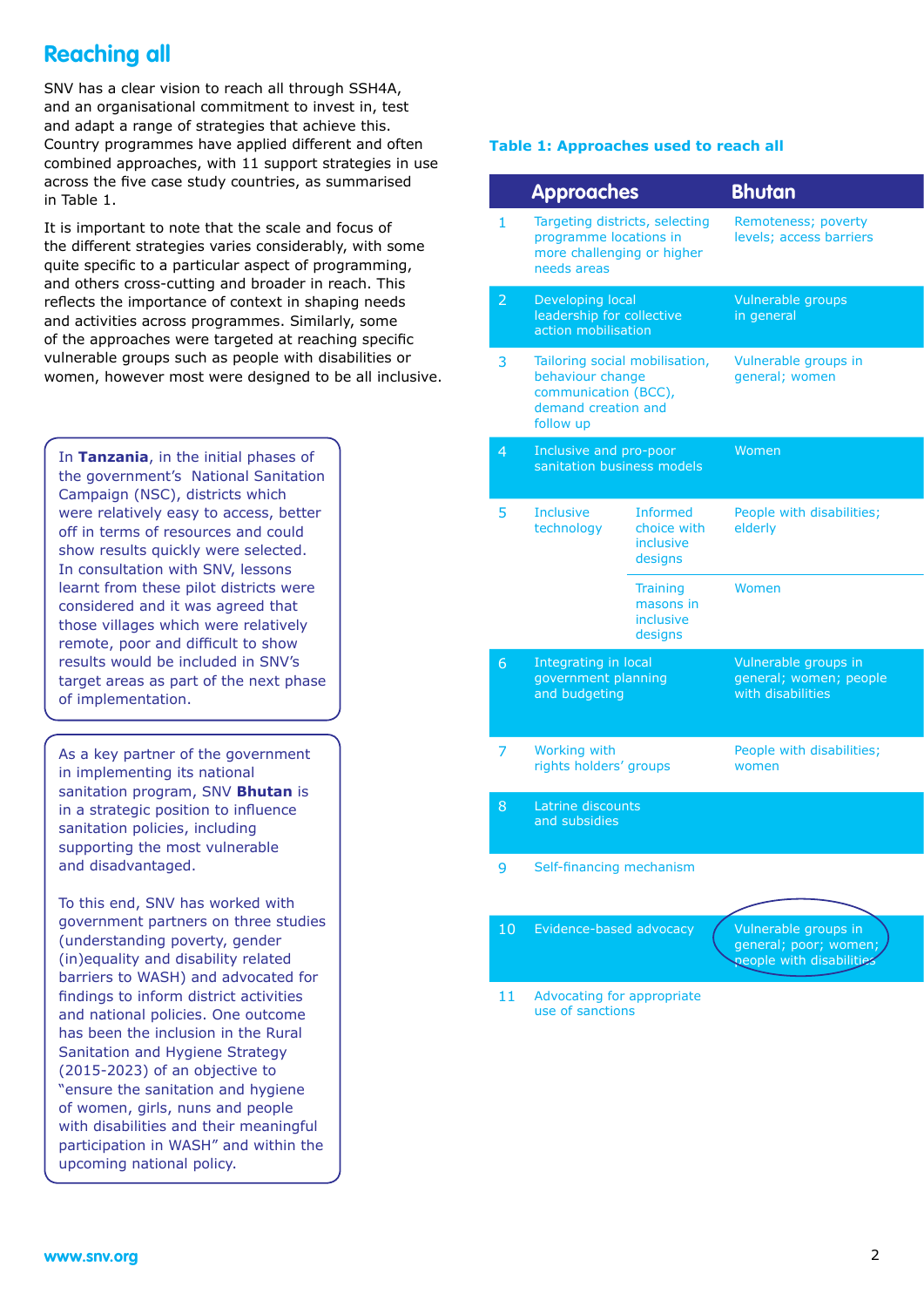| <b>Nepal</b>                                                                            | <b>Cambodia</b>                    | Zambia                                             | <b>Tanzania</b>                                         |
|-----------------------------------------------------------------------------------------|------------------------------------|----------------------------------------------------|---------------------------------------------------------|
| Remoteness;<br>poverty levels;<br>access barriers                                       | Poverty levels;<br>access barriers | Remoteness;<br>poverty levels;<br>access barriers  | Remoteness;<br>poverty levels;<br>access barriers       |
| Vulnerable groups<br>in general                                                         | Vulnerable groups<br>in general    | Vulnerable groups<br>in general                    | Vulnerable groups<br>in general                         |
| Ethnic minorities;<br>people with<br>disabilities;<br>female-headed<br>hosseholds (HKS) | <b>ID Poor HHs</b>                 | Women; children;<br>elderly                        | Vulnerable groups<br>in general                         |
| Women                                                                                   | Vulnerable groups<br>in general    | Vulnerable groups<br>in general                    | Poverty levels;<br>elderly; people<br>with disabilities |
| People with<br>disabilities                                                             |                                    | People with<br>disabilities                        | Elderly                                                 |
| Women; people<br>with disabilities                                                      |                                    | People with<br>disabilities                        | Elderly                                                 |
| Vulnerable groups<br>in general;<br>women; people<br>with disabilities                  | Vulnerable groups<br>in general    | People with<br><b>disabilities</b>                 | Vulnerable groups<br>in general                         |
| Women; people<br>with disabilities                                                      | Women; people<br>with disabilities |                                                    | Women; people<br>with disabilities                      |
|                                                                                         | Vulnerable groups<br>in general    |                                                    |                                                         |
|                                                                                         |                                    | Vulnerable groups  Vulnerable groups<br>in general | in general                                              |
| Vulnerable groups<br>in general                                                         | <b>ID Poor HHs</b>                 | Vulnerable groups<br>in general                    | Vulnerable groups<br>in general                         |
| Vulnerable groups<br>in general                                                         |                                    | Vulnerable groups<br>in general                    | Vulnerable groups<br>in general                         |

In **Nepal**, once a village reaches 80-85% sanitation coverage, local government leaders and WASH committees engage in discussions to mobilise local support for households who are unable to build a toilet often due to affordability constraints or lack of access to land – to search for community solutions.

However, affordability and land access are not always the barriers, and tailored strategies are needed. In Banke district, where there is a large Muslim population, very little traction was achieved through social mobilisation efforts with the wealthy households. To address this, SSH4A employed a senior social mobiliser, who was Muslim and well versed on the dynamics of the local communities, to oversee and facilitate community mobilisation activities. A female Muslim social mobiliser was also employed to support this work and conduct house-to-house visits to facilitate engagement with women.

In **Zambia**, masons were trained in the construction of inclusive designs. Demonstration toilets were built at clinics, schools and homes of PLWDs. Lessons learnt include the need to locate demonstration toilets where they will be needed (not only in district centres) and the importance of understanding the specific needs of target communities. Many designs available in the market assumed the use of wheelchairs, which were unaffordable for most people with disabilities in rural areas.

In **Cambodia**, SNV worked with rights holders' groups to reach potentially disadvantaged individuals and groups. This included engaging the Disabled People's Organisations (DPOs) in district level multistakeholder workshops. At the subdistrict level, SNV worked with the Commune Committee for Women and Children (CCWC) to generate demand for toilets among women.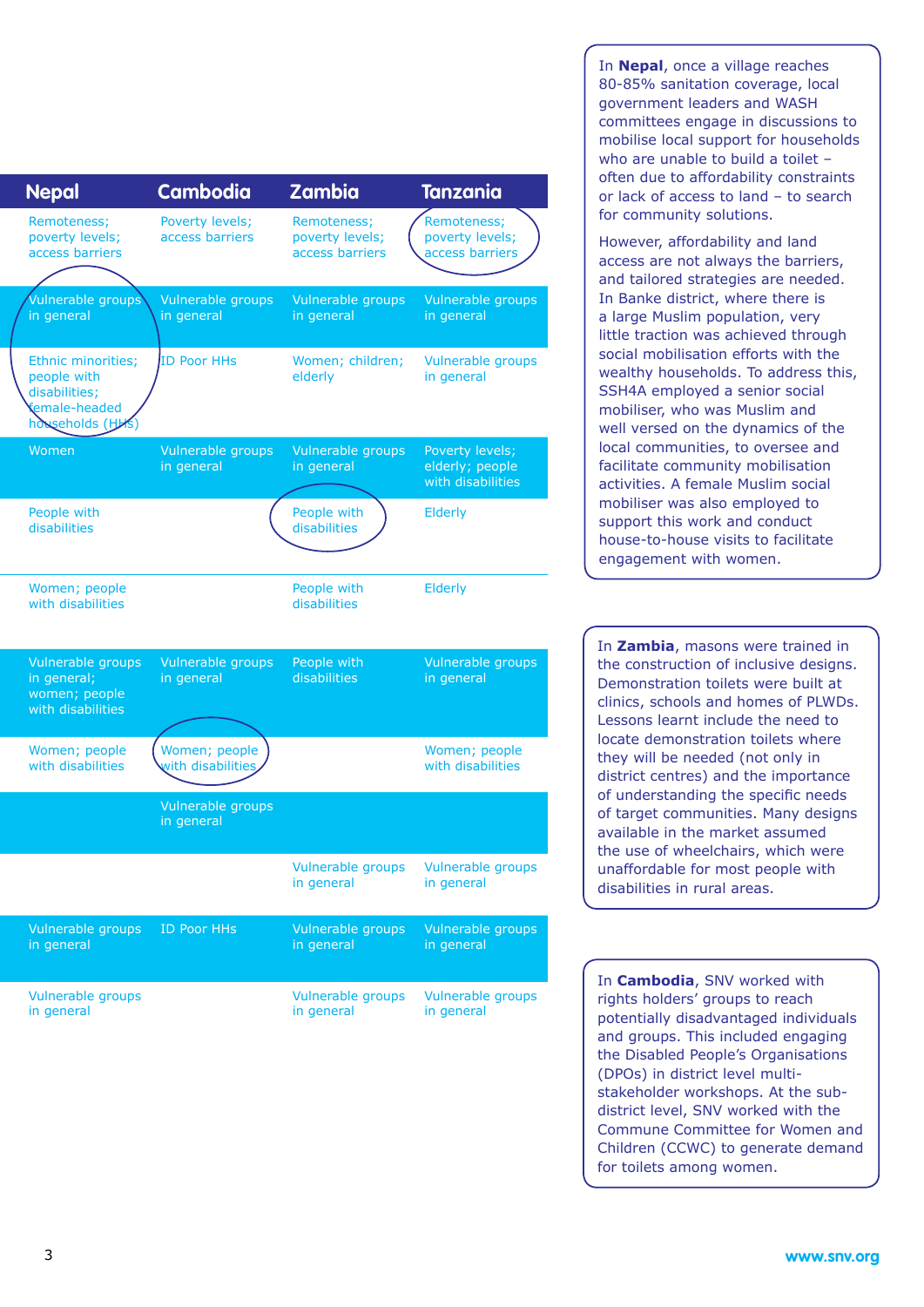# **Reflecting on the SSH4A approach**

To enable reflection on the breadth of SSH4A support strategies, Figure 1 maps strategies with reference to the scale(s) at which they typically focus across community, local and national levels.

According to recent literature and in line with the principle of subsidiarity, preferentially using the lowest appropriate level of support mechanisms is likely to be least disruptive to the social and economic dynamics of a community, facilitate accountability and strengthen sustainability. SSH4A strategies dominantly span the community and local governance levels, aligning with this approach and demonstrating SNV's focus on

strengthening local governments and building capacity to take responsibility for reaching all in the communities they serve. Ultimately, in designing an approach to reach all, the aim is to identify the strengths and limitations of support strategies at each of the three levels and seek to build on strengths and address constraints in the way a program works across all. This also means acknowledging and seeking to balance trade-offs when required.

#### **Figure 1. Locating SSH4A support strategies**

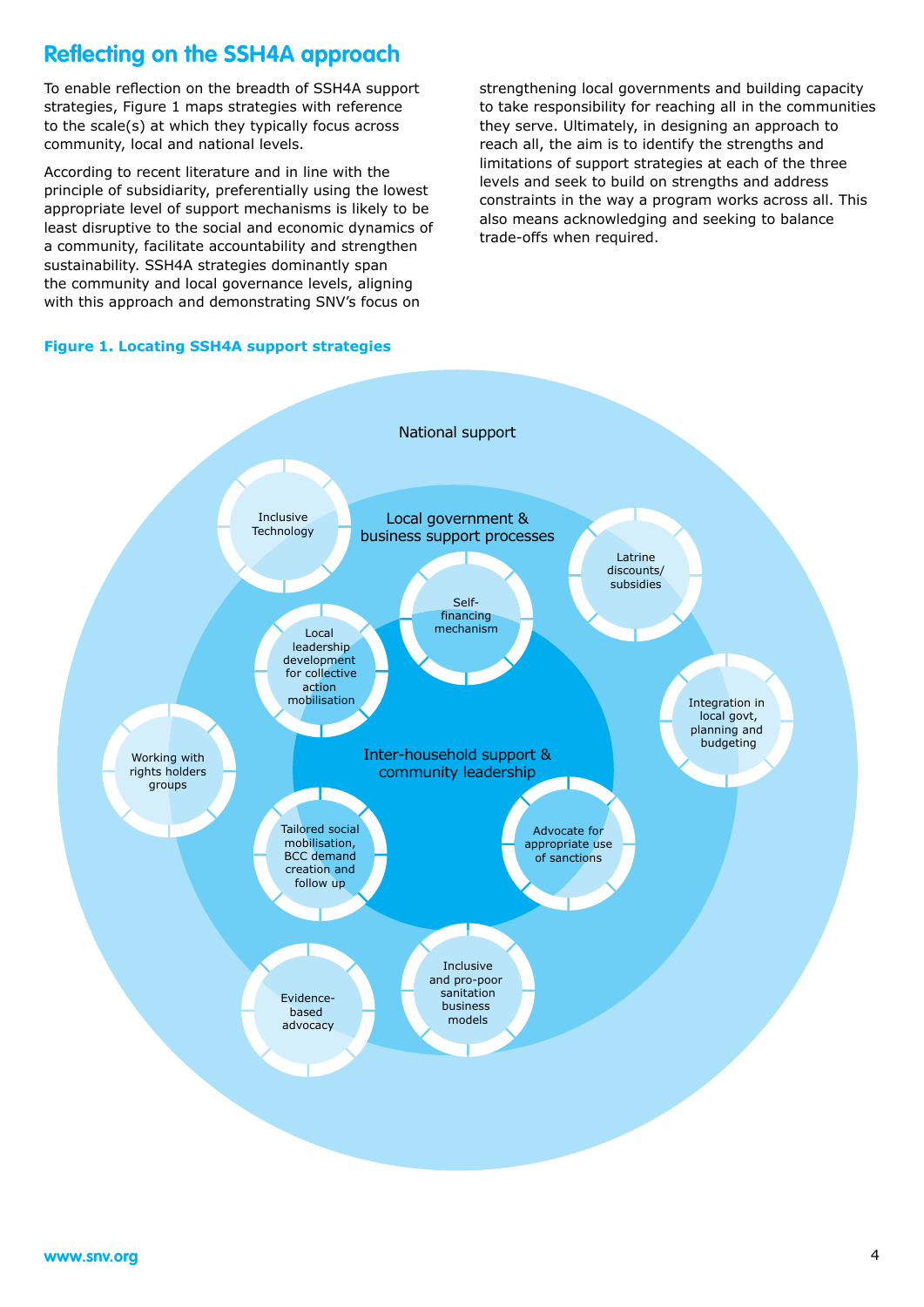

**SNV in Bhutan: Tailored triggering activities engaging women and men**

## **Reflections and complexities**

#### **Reflections**

- Disaggregated monitoring data indicates success in reaching potentially disadvantaged groups including the poor, PLWDs, femaleheaded HHs and older people. Most case study countries saw improvements for these groups across both access and use indicators.
- Undertaking focused studies in collaboration with local government and civil society partners is a valuable way to generate insights that are then used. Studies of this kind can assist with identifying vulnerable groups and considering the support mechanisms that might be needed.
- Consistent, long-term engagement with governments at different levels provides a foundation for achieving structural change towards a greater emphasis on inclusion.

#### **Continuing challenges and complexities**

- It is important to be realistic. Working in a complex system, and addressing systemic issues of 'potential disadvantage' through a single sector, inevitably places limitations on what can be achieved.
- Recognising that reaching all is resource and effort intensive is necessary, along with thinking about inclusion from the outset instead of 'last mile'. This is essential to achieve area-wide sanitation and truly leave no one behind.
- There is an inherent tension between the need for focused research and tailoring of programmes to the local context on one hand, and the imperative to aim for scale and efficiency on the other.
- Identifying potentially disadvantaged groups is one challenge, ensuring their voices are heard is another. These require different strategies.



**SNV in Tanzania: SNV advisor in discussion with female household heads in Chato district to establish how they have benefitted from the project**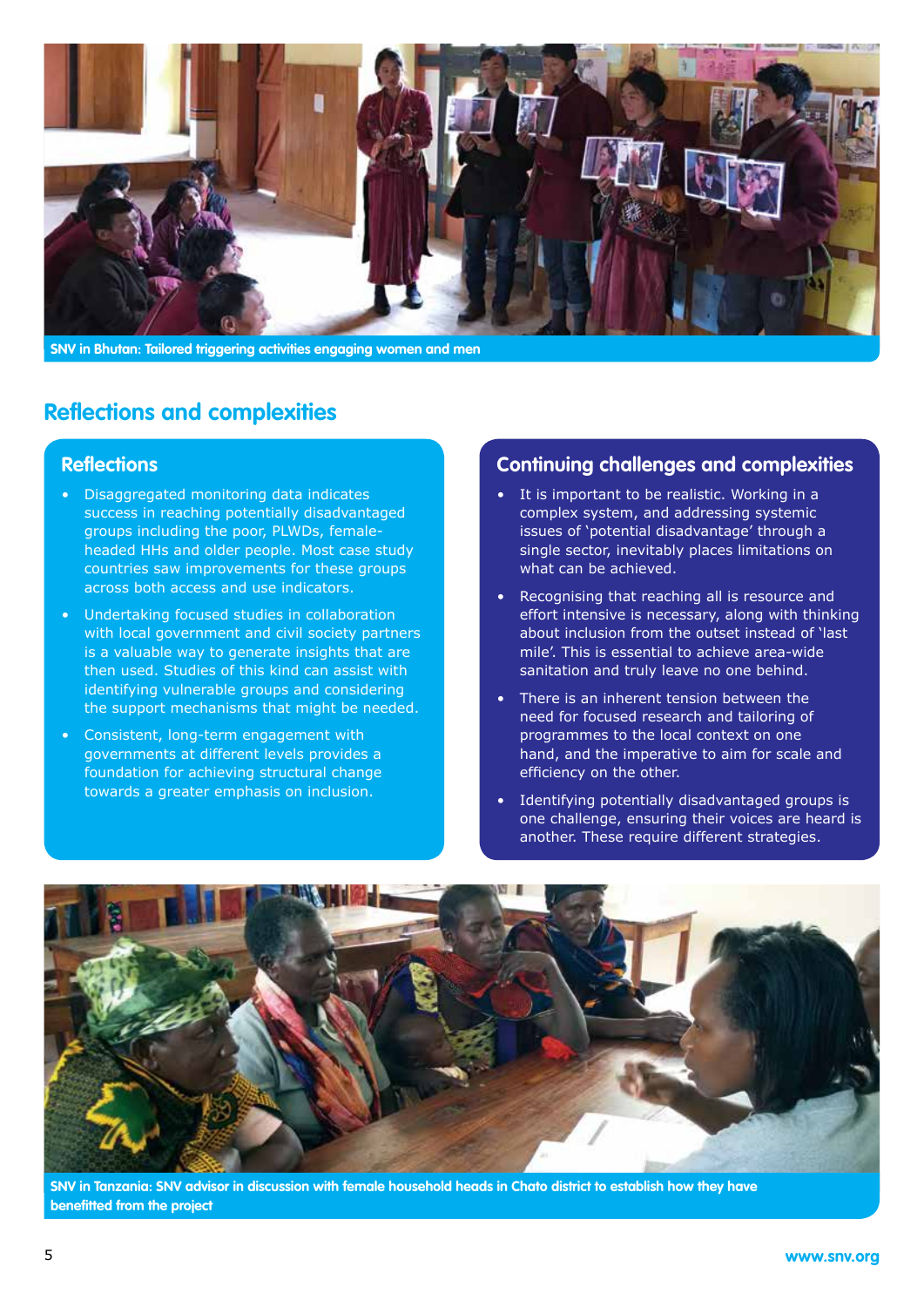

**SNV in Cambodia: Sanitation planning activities with PLWDs**



**SNV in Zambia: Members of the Lua Luo sanitation marketing micro financing committee mobilising savings from members**

## **Principles for leaving no one behind**

Recent CLTS (Community-Led Total Sanitation) Knowledge Hub publications have identified principles for supporting the least able (Myers et al.  $2017<sup>1</sup>$ ) and ensuring that the benefits of rural sanitation reach potentially disadvantaged individuals and groups (House et al. 20172). These two sets of principles were developed with input from a range of sector actors and programmes, and draw on discussions from a workshop on supporting the poorest and most vulnerable (May 2017 in the Philippines), in which ISF-UTS and SNV participated.

As part of the analysis of SNV activities, these two sets of principles were distilled to identify seven themes. SNV activities were considered against these themes to situate experiences regarding the latest sector thinking and inform future directions.

#### **Understanding 'Who'**

The SSH4A approach is area wide, and does not target particular villages or households. Within this approach, reaching all requires careful consideration of how and when to focus efforts on specific groups.

In SNV's experience, it is important to start from a clear understanding of who the potentially disadvantaged groups might be, the specific barriers they face and the capacity of the market and local government to respond at scale, taking into account affordability as well as other barriers. Tailoring support mechanisms that take into consideration these realities is likely to prove more sustainable and effective.

Approaches used by the SNV teams to identify potentially disadvantaged groups comprise programme initiation and planning activities, as well as ongoing analysis, with a focus on monitoring, reflecting and adapting the programme throughout its life cycle. Working closely with local partners is prioritised, as well as taking a phased, responsive approach to programme implementation. Conducting formative and targeted research is another key activity that ensures the programme approach is grounded and evidence-based.

This research found that the 'last mile' differs across programme locations, comprising a mixed group of people, and that affordability should not be assumed as the main barrier for access to sanitation.

<sup>1.</sup> Murta, J., Foster, T., and Willetts, J. (2017), 'Review of SNV's Pro-poor support mechanism in Banteay Meas district, Cambodia', Report prepared by the Institute for Sustainable Futures, University of Technology Sydney for SNV.

<sup>2.</sup> House, S., Ferron, S. and Cavill, S. (2017), 'Scoping and Diagnosis of the Global Sanitation Fund's Approach to Equality and Non-Discrimination', WSSCC's Global Sanitation Fund (GSF), Research Study.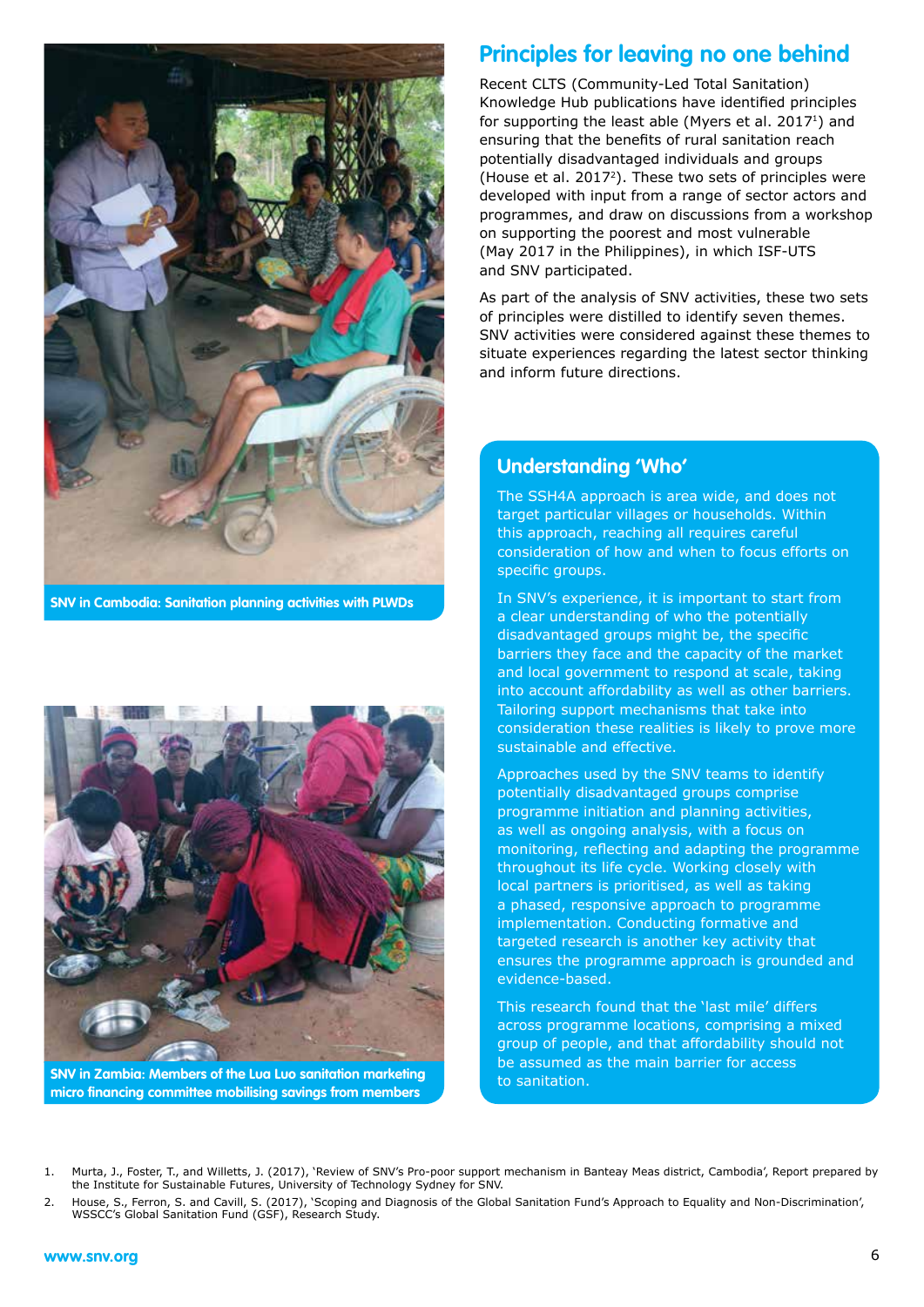Principles to ensure people who may be disadvantaged benefit effectively from sanitation programmes and processes (from House et al 2017)

Ù

#### Emerging principles for supporting the least able throughout and beyond CLTS (from Myers et al. 2017)

τ.

| Themes identified<br>across principles                                         | <b>SSH4A activities</b>                                                                                                                                                                                                                                                                                                                                                                                                                                                                                                                                                                                                                                                                                                                                                                                                                                                                                                                                                                                                                                                                                                                                                                                                                                                                                                                                                           |
|--------------------------------------------------------------------------------|-----------------------------------------------------------------------------------------------------------------------------------------------------------------------------------------------------------------------------------------------------------------------------------------------------------------------------------------------------------------------------------------------------------------------------------------------------------------------------------------------------------------------------------------------------------------------------------------------------------------------------------------------------------------------------------------------------------------------------------------------------------------------------------------------------------------------------------------------------------------------------------------------------------------------------------------------------------------------------------------------------------------------------------------------------------------------------------------------------------------------------------------------------------------------------------------------------------------------------------------------------------------------------------------------------------------------------------------------------------------------------------|
| A. Include and<br>engage potentially<br>disadvantaged groups                   | Across case study countries, SNV teams have made efforts to include and engage potentially<br>disadvantaged groups both in identification processes and during programme implementation.<br>Strategies include: working with rights holders' groups such as with Ability Bhutan, Commune<br>Committees for Women and Children in Cambodia and advocating for DPOs members within the<br>district WASHCC in Nepal; undertaking tailored social mobilisation, such as employing female and<br>Muslim mobilisers in Nepal; and promoting inclusive business models, for example training female<br>sanitation entrepreneurs in Nepal.                                                                                                                                                                                                                                                                                                                                                                                                                                                                                                                                                                                                                                                                                                                                                |
| B. Respect all and<br>reflect on power<br>dynamics                             | Reflections from team members during learning activities revealed the impact of power dynamics<br>and challenges in ensuring disadvantaged groups can voice their needs and preferences.<br>SSH4A teams identified quality facilitation and specifically designed participatory processes as<br>crucial. Working closely with rights holders' groups, local leaders and local government are key to<br>addressing these issues. Ongoing monitoring and reflection is also critical to ensure 'do no harm'<br>objectives are being realised and to adapt activities as required.                                                                                                                                                                                                                                                                                                                                                                                                                                                                                                                                                                                                                                                                                                                                                                                                   |
| C. Monitor and learn                                                           | SNV systematically monitors the success of SSH4A activities in reaching programme communities<br>including household level data on (i) access, (ii) use of toilets, (iii) ability to use toilets and (iv)<br>toilet type (among many other indicators). Monitoring beyond access to include use of toilets is a<br>critical part of understanding the ways in which potentially disadvantaged groups benefit (or not)<br>from sanitation and hygiene programmes. Since 2014 this data has been disaggregated to focus<br>on groups that may experience disadvantage including lower wealth quintiles, female-headed<br>households, households with people with disabilities and households with older people. SNV also<br>has an established and widely respected learning programme involving programme staff and<br>other sector professionals in Dgroup discussions and face-to-face learning workshops. In 2017,<br>a learning event specifically focused on 'reaching the last mile' was held in Lampung, Indonesia.<br>In 2011, an event in Nepal focused on governance addressed gender and social inclusion (GESI),<br>the outcomes of which were reflected in GESI guidelines. Monitoring results, follow-up processes<br>and learning outcomes inform guidelines and adaptations of programme activities on an ongoing<br>basis as part of SSH4A's responsive approach. |
| D. Subsidiarity of<br>support                                                  | These principles relate to the idea of subsidiarity, in which decisions and actions are taken at the<br>lowest appropriate level. As such, the message is not about only relying on local support, but<br>about identifying the strengths and limitations of support strategies at each level and seeking to<br>build on strengths and address constraints in the way a programme works across all. This also<br>means acknowledging and balancing trade-offs when required. SNV's approach reflects this<br>principle, with a focus on strategies that aim to facilitate local governments to fulfil their role as<br>duty bearers in ensuring sanitation for all without discrimination.                                                                                                                                                                                                                                                                                                                                                                                                                                                                                                                                                                                                                                                                                        |
| E. Strengthen the<br>enabling environment<br>and carefully consider<br>scaling | Working closely with local government partners is core to SNV's approach, and their commitment<br>to reaching all has influenced the emphasis placed on equity and inclusion in several case study<br>countries. In countries where SNV has established relationships with government, evidence-based<br>advocacy has also been an effective strategy for raising the profile of inclusion, for example<br>working with the Government of Bhutan towards stronger disability-inclusive sanitation in the<br>national programme and with the Government of Cambodia to strengthen subsidy approaches.                                                                                                                                                                                                                                                                                                                                                                                                                                                                                                                                                                                                                                                                                                                                                                              |
| F. Inclusion as an<br>adaptive and context<br>specific process                 | SNV's responsive approach to programme implementation reflects these principles. Use of<br>monitoring data as well as learning and reflection processes have informed specific programme<br>activities across SSH4A countries. The evolution of support strategies is particularly evident in<br>countries where SNV has a longer history of engagement and where the sanitation sector is active<br>and well established. Investment in research, including both formative research and targeted<br>studies, also facilitates context-specific identification of potentially disadvantaged groups and<br>appropriate support strategies.                                                                                                                                                                                                                                                                                                                                                                                                                                                                                                                                                                                                                                                                                                                                         |
| G. Simplicity and<br>transparency of<br>support mechanisms                     | These principles are reflected in the ways SNV works with local government. For example, in<br>Cambodia the SSH4A team engaged with local government and actors to provide input into<br>guidelines for applying the sanitation subsidy to ensure appropriateness and transparency for<br>all, and a pilot was undertaken to test and refine the subsidy communication strategy.<br>The result was a clearly defined and transparent process with strong accountability<br>mechanisms (Murta et al. 2017).                                                                                                                                                                                                                                                                                                                                                                                                                                                                                                                                                                                                                                                                                                                                                                                                                                                                        |